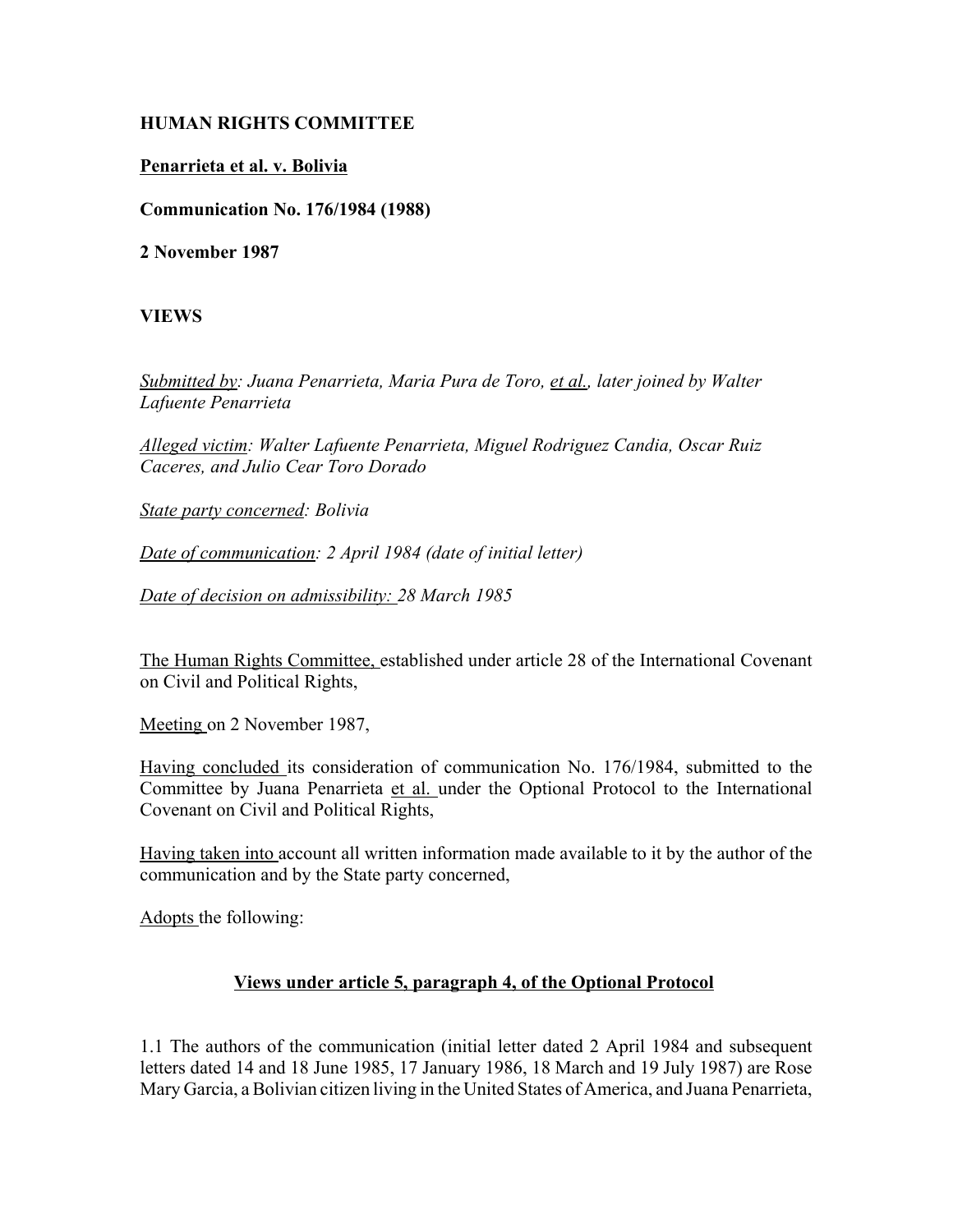Maria Pura de Toro, Nelva B. de Toro, Etty Caceres, Maria Luisa de Ruiz, Aurora de Lafuente and Sofia de Rodriguez, Bolivian citizens residing in Bolivia, on behalf of their relatives Walter Lafuente Penarrieta, Oscar Ruiz Caceres, Julio Cesar Toro Dorado and Miguel Rodriguez Candia, all Bolivian citizens, and on behalf of three other persons, Simon Tapia Chacon, a Bolivian citizen (not related to the authors), Rene Patricio Lizama Lira and Pablo Manuel Zepeda Camillieri, both Chilean citizens (not related to the authors). The authors stated that the alleged victims were being held at the San Jorge Barracks in Bolivia and that they were not in a position to present their own case to the Human Rights Committee. The authors claimed to have authority to represent all seven alleged victims.

1.2 Miguel Rodriguez Candia, Oscar Ruiz Caceres, Simon Tapia Chacon and Julio Cesar Toro Dorado were released on 24 April 1986, Walter Lafuente Penarrieta, Pablo Manuel Zepeda and Ren& Patricio Lizama were released on 24 October 1986.

1.3 The authors stated that the alleged victims were arrested on 24 October 1983 in the neighbourhood of Luribay (approximately 70 kilometres from La Paz) by members of the armed forces on suspicion of being "guerrilleros". It is further alleged that during the first 15 days of detention they were subjected to severe torture, including physical beatings, electric shocks (picana) and immersion in water (submarino). They were allegedly kept incommunicado for 44 days. They were allegedly held under inhuman prison conditions, in solitary confinement in very small and humid cells (two meters by two meters), and were denied proper medical attention. Their state of health was very poor. It was not until 10 February 1984 that Pablo Manuel Zepeda Camillieri, who was suffering from a skull fracture, was attended to by a neurologist.

1.4 Concerning the right to legal counsel, guaranteed under article 16 (4) of the Bolivian Constitution, it is alleged that the detainees had no access to a defence lawyer until 44 days after their detention.

1.5 On 16 December 1983, the first public hearing took place. Defence counsel argued that his clients could not be subject to military jurisdiction, since the National Constitution itself clearly established that military jurisdiction could be applied only in times of war or when a criminal act had taken place in a territory under military jurisdiction, and that the case should therefore be transferred to the regular courts.

1.6 On 8 February 1984, defence counsel again requested a change of jurisdiction. He also pleaded that most of the provisions of the Military Penal Code were in fact unconstitutional. On 13 February 1984, the appeal for annulment was presented before the Supreme Tribunal of Military Justice without success. According to the authors, all legal remedies to obtain a change of jurisdiction were turned down by the military authorities.

1.7 The authors state that the relatives of the detainees tried in vain to secure their transfer to San Pedro Prison on the grounds that detention in military barracks was not lawful. They maintained that, owing to the political instability in Bolivia and the arbitrary acts committed by a number of officers, there were no guarantees of security for the seven detainees.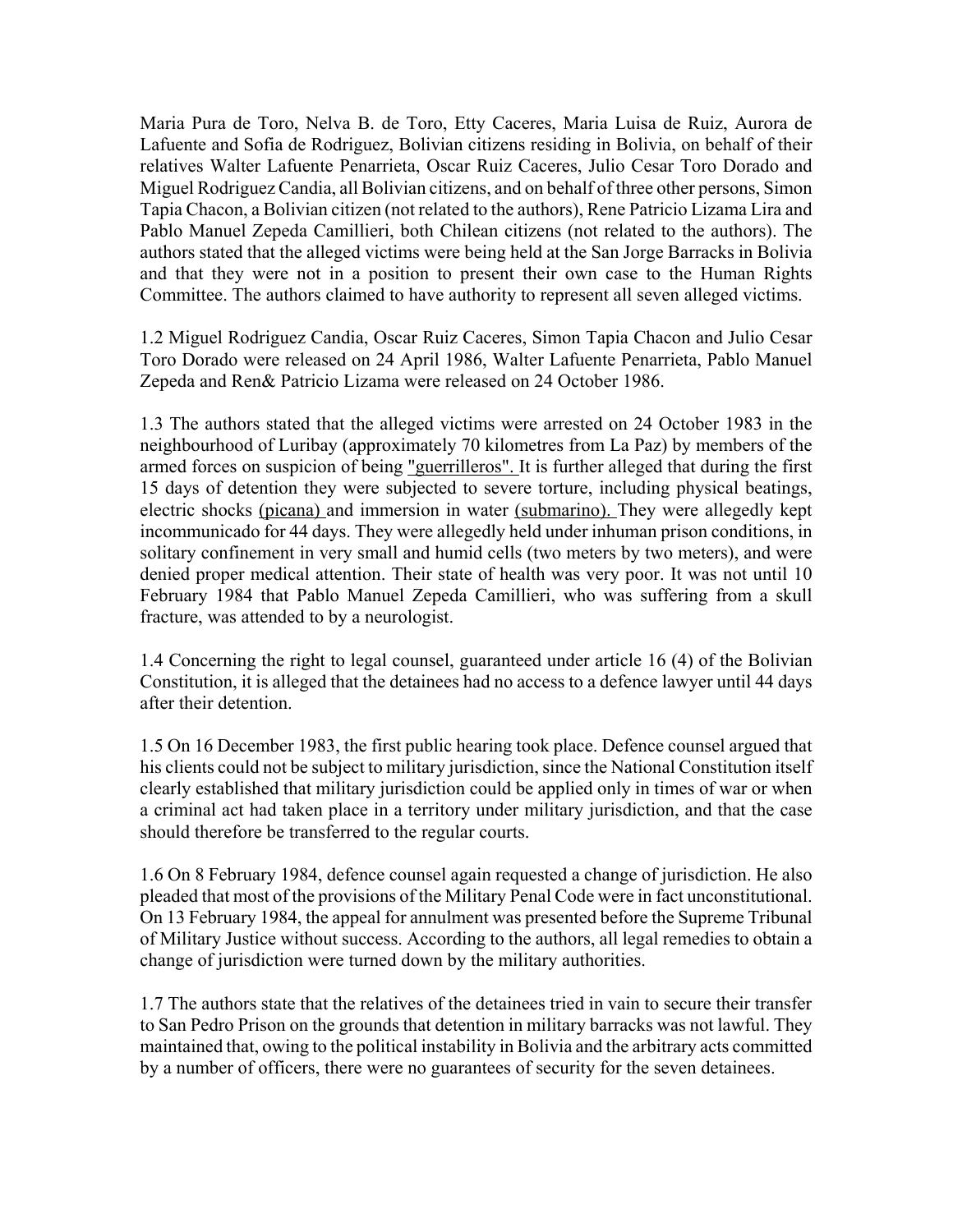1.8 The indictment against the seven defendants was presented by the Military Prosecutor on 18 July 1984, nine months after their detention. The defendants submitted their plea on 10 August 1984. On 3 October 1984, they began a hunger-strike, which continued until 2 November 1984. On 12 October 1984, the Standing Court of Military Justice (Tribunal Permanents de Justicia Militar) convicted the accused of robbery and illegal possession of weapons and ammunition belonging to the Bolivian army and of the use of false documents.

1.9 The authors stated that Presidential Decree (Decreto Supremo) No. 20,565, of 25 October 1984, ordered unrestricted amnesty (amnestia amplia e irrestricta) for the seven Luribay detainees, but the armed forces refused to comply with the decree. On 30 October 1984, the Standing Court of Military Justice referred the case for ex officio review to the Supreme Court of Military Justice (Tribunal Supremo de Justicia Militar), which, on 1 November 1984, returned the case to the Standing Court for appropriate action, without itself issuing a release order. It is further reported that, on 15 November 1984, the Luribay detainees applied for habeas corpus to the District Court of La Paz (Corte Distrital), a civilian court, which found, on 16 November 1984, that the Presidential Decree of amnesty was constitutional and that the military court should implement it. This decision was reviewed by the highest judicial authority of Bolivia, the Supreme Court of Justice, which found that the amnesty decree was constitutional and that the competent organs of the armed forces were responsible for issuing the release order. Nevertheless, the Luribay detainees were not then released.

2.1 After ascertaining that the cases of the alleged victims had not been registered for examination by the Inter-American Commission on Human Rights, the Working Group of the Human Rights Committee, by its decision of 3 July 1985, transmitted the communication, under rule 91 of the Committee's provisional rules of procedure to the State party concerned, requesting information and observations relevant to the question of the admissibility of the communication. The Working Group also requested the State party: (a) to provide the Committee with copies of any orders or decisions relevant to the case; and (b) to inform the Committee of the state of health of the alleged victims.

2.2 The Working Group found that the authors were justified in acting on behalf of Walter Lafuente Penarrieta, Miguel Rodriguez Candia, Oscar Ruiz Caceres and Julio Cesar Toro Dorado. With regard to the other alleged victims, the Working Group requested the authors to provide written evidence of their authority to act on their behalf.

3.1 In its response, dated 22 October 1985, to the Working Group's decision, the State party said that, on 12 October 1984:

"The Standing Court of Military Justice of Bolivia, by virtue of its jurisdiction, handed down a verdict and sentence at first instance against the detainees, who had been charged with robbery and illegal possession of weapons belonging to the Bolivian army, use of false documents and other offences. On 25 October 1984, the Constitutional President of the preceding Government, by Supreme Decree No. 20,565, granted a broad and unrestricted amnesty to the seven detainees, ordering them to be released and the record of the case to be filed.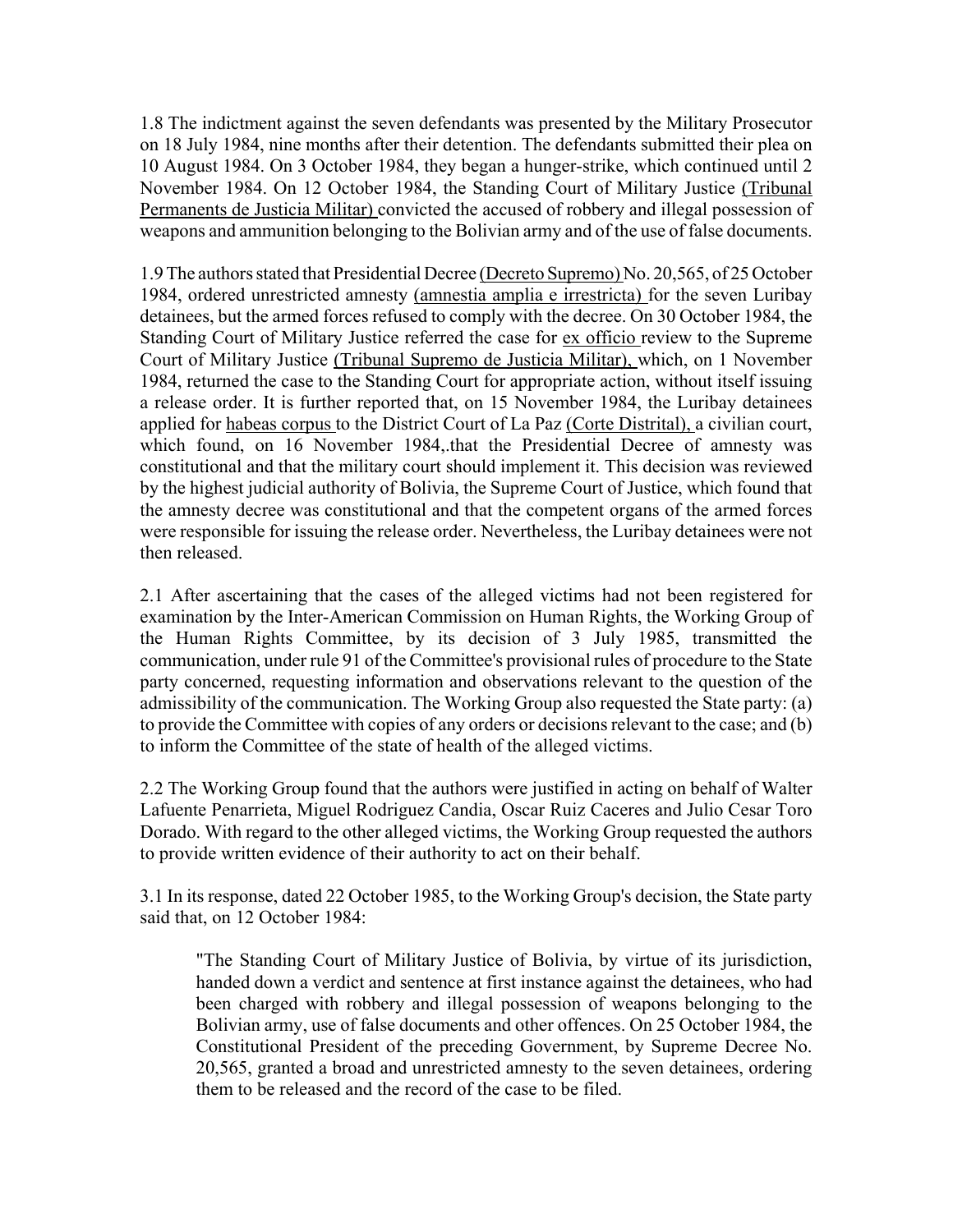"On being informed of this Decree, the Standing Court of Military Justice transmitted the 'record of the case to the Supreme Court of Military Justice in order that, through its Appeals and Review Section, by means of interpretation and review as referred to in article 38 (3) of the Military Judicial Organization Act, it may take a decision concerning priority in the application of article 228 of the Constitution, with reference to article 96 (13) of the Constitution, in respect of Supreme Decree No. 20,565 of 25 October 1984, so that as a result of this review the appropriate legal course may be determined'."

3.2 The State party furnished the Committee with copies of Presidential Decree NO. 20,565 of 25 October 1984 and of the decision of the Standing Court of Military Justice, dated 30 October 1984, to refer the case for ex officio review to the Supreme Court of Military **Justice** 

3.3 The State party further indicated that the detainees were in good health.

3.4 Lastly, the State party requested that the communication be declared inadmissible for non-exhaustion of domestic remedies, since the case was still pending before the Supreme Court of Military Justice.

4.1 In a further submission, dated 31 October 1985, the State party informed the Committee that the Supreme Court of Military Justice had, on 14 October 1985, handed down final sentence in the case:

"amending a previous sentence by the Standing Court of Military Justice, which sentenced the seven detainees, who had been charged with a number of offences, to six, four or two years of imprisonment.

"The decision of the Supreme Court of Military Justice, which is unappealable, amends the sentence through its Cassation and Single-Instance Section, reducing the sentence of imprisonment to three years for the detainees Rene Patricio Lizama Lira, Pablo Manuel Zepeda Camillieri and Walter Lafuente Penarrieta, and to two years and six months for Simon Tapia Chacon, Julio Cesar Toro Dorado, Oscar Ruiz Caceres and Miguel Rodriguez Candia. The latter will have served their sentence on 24 April 1986 and the former on 24 October 1986, since the penalty runs from the first day of detention."

4.2 The State party furnished the Committee with the text of the judgement of the Supreme Court of Military Justice of 14 October 1985 and reiterated its request that the Committee declare the communication inadmissible, this time "on the grounds that the proceedings have been concluded"("ya que este proceso concluyo").

5.1 In their comments, dated 17 January 1986, the authors noted that the State party in its two submissions made no mention whatever of the decision of the Supreme Court of Military Justice, dated 1 November 1984, which, according to the authors, provided for the implementation of the amnesty decree by the lower court. They further pointed out that the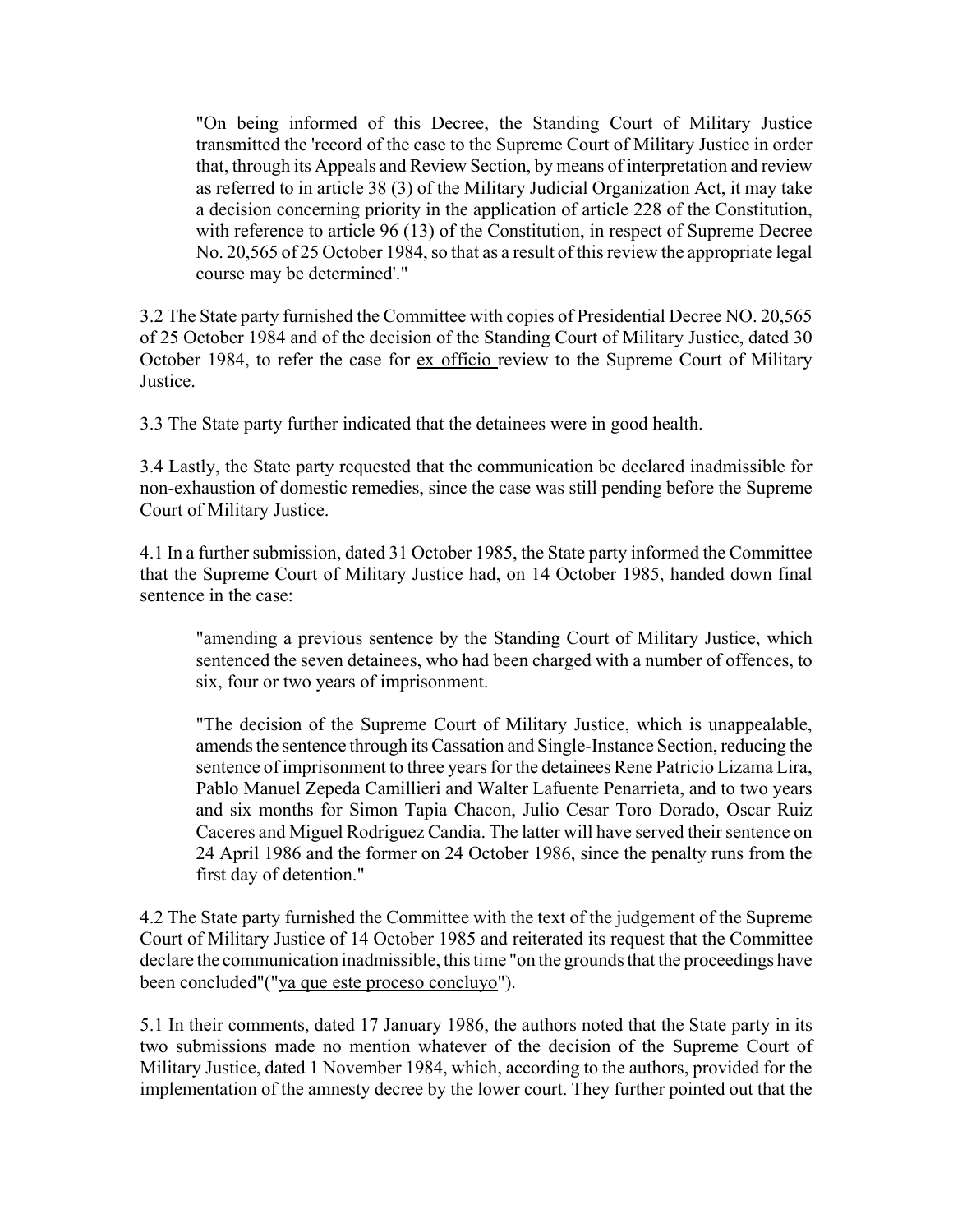amnesty decree had not been abrogated and that the alleged victims were still in detention, 15 months after the issuance of the decree.

5.2 With respect to the state of health of the alleged victims, the authors noted that the State party had not submitted any medical certificates nor any information about their psychological state. Furthermore, they claimed that the alleged victims had been deprived of medical attention for the last 18 months.

6.1 Before considering any claims contained in a communication, the Human Rights Committee must, in accordance with rule 87 of its provisional rules of procedure, decide whether or not it is admissible under the Optional Protocol to the Covenant.

6.2 Article 5, paragraph 2 (a), of the Optional Protocol precludes the Committee from considering a communication if the same matter is being examined under another procedure of international investigation or settlement. The Committee again ascertained that the case was not under examination elsewhere.

6.3 Article 5, paragraph 2 (b), of the Optional Protocol precludes the Committee from considering a communication unless domestic remedies have been exhausted. In that connection the Committee noted that in its submission of 31 October 1985 the State party had informed the Committee of the conclusion of proceedings against the Luribay detainees. The Committee thus concluded that domestic remedies had been exhausted and that it was not precluded by article 5, paragraph 2 (b), of the Optional Protocol from considering the case.

7. Although the authors did not specify which articles of the Covenant might have been violated, the Committee observed that the allegations raised issues relating to several of the rights guaranteed by the Covenant, including the rights protected by articles 7, 9, 10 and 14.

8. With respect to the standing of the authors, the Committee noted that they had not submitted evidence of their authority to act on behalf of Simon Tapia Chacon, Rene Patricio Lizama Lira and Pablo Manuel Zepeda Camillieri.

9. On 2 April 1986, the Human Rights Committee therefore decided:

(a) That the communication was admissible in so far as it related to Walter Lafuente Penarrieta, Miguel Rodriguez Candia, Oscar Ruiz Caceres and Julio Cesar Toro Dorado;

(b) That, in accordance with article 4, paragraph 2, of the Optional Protocol, the State party should be requested to submit to the Committee, within six months of the date of the transmittal to it of the current decision, written explanations or statements clarifying the matter and the remedy, if any, that might have been taken by it;

(c) That the State party should be requested (i) to provide the Committee with copies of such court orders or decisions relevant to the case that hitherto had not been furnished, including the judgement of the Standing Court of Military Justice dated 12 October 1984, and (ii) to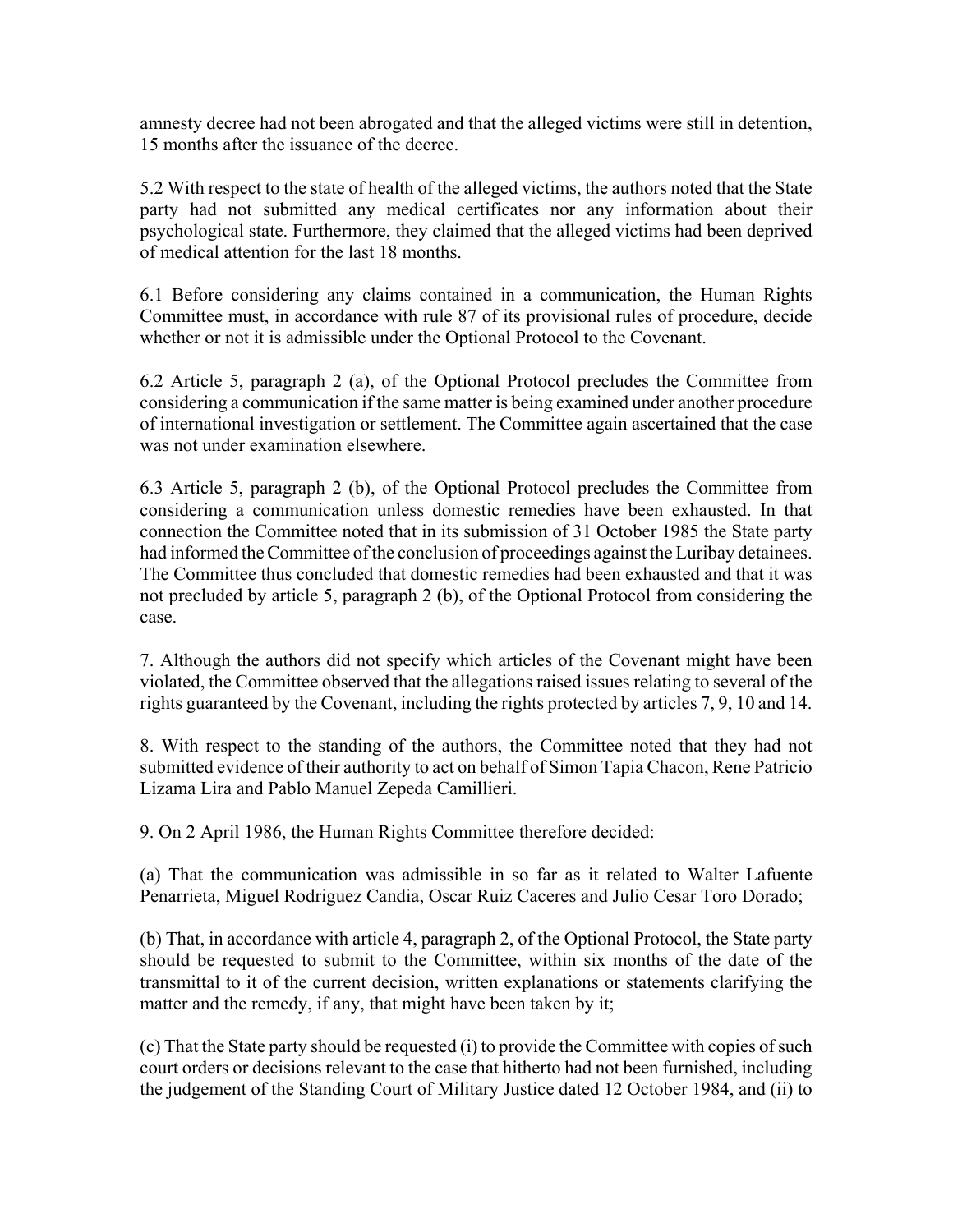inform the Committee of the current state of health of the alleged victims by furnishing relevant medical certificates concerning them.

10.1 In a further submission, dated 30 May 1986, the authors claim that the Bolivian Government has violated articles 3, 6, paragraph 4, 7, 9, 10, 14, 17, paragraph 1, 23 and 26 of the Covenant.

10.2 With regard to article 3, the authors contend:

"In no case has there been equality of rights, on the contrary, rights have been restricted even to the extent of preventing the use of mechanisms recognized by Bolivian laws themselves (Polltical Constitution of the State)."

10.3 With regard to article 6, paragraph 4, the authors repeat that:

"on 25 October 1984, the Constitutional President of Bolivia, Mr. Hernan Siles Suazo, issued a Supreme Decree (No. 20,565) declaring an amnesty for the seven Luribay detainees. This Decree was issued under the authority provided for in article 96, paragraph 13, of the Bolivian Constitution and with the approval of the entire cabinet of President Siles.

"In this case, because of unknown interests involving the administrators of military justice, the latter have not complied with a decree having the above-mentioned characteristics despite the fact that the relevant military legislation itself states in article 38, paragraph 4, that legal proceedings brought against any person shall cease when an amnesty is decreed."

10.4 With regard to article 7, the authors contend that the medical certificates of the detainees provide "evidence of the torture and degrading treatment to which our relatives were subjected".

10.5 With regard to article 9, the authors claim that:

"All the paragraphs of this article have been violated in that our relatives were arbitrarily arrested; at the time of their arrest, they were in a civilian village and were in no way endangering the country's internal security, let alone external security, since Bolivia was not and is not at war.

"Article 9 of the Bolivian Constitution stipulates that, for a person to be arrested, an order must be issued by a competent authority; in this case the military forces did not have the authority to deprive our relatives of their freedom. The same article 9 states that no one may be held incommunicado, even in obviously serious cases, for more that 24 hours; in violation of this constitutional provision, our relatives were held completely incommunicado without medical attention or proper food for 44 days, and no court was informed of their situation.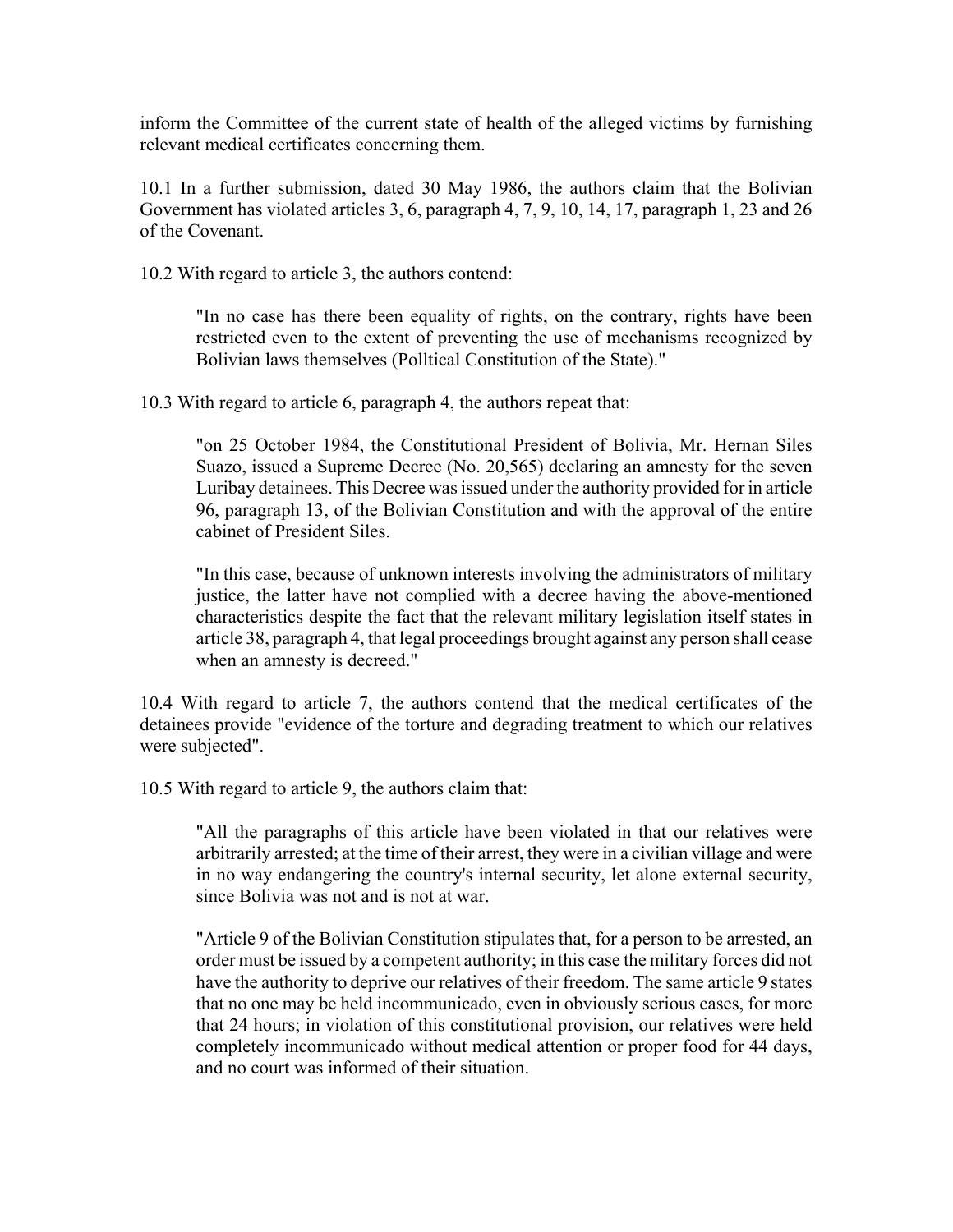"Furthermore, despite our demands and petitions, including those to human rights institutions, our relatives were not told of the reasons for their detention.

"The right of recourse to the courts to redress the illegality of our relatives' arbitrary detention was not made effective, despite an application to have the jurisdiction of the military courts quashed and the case transferred to the ordinary courts."

10.6 With regard to article 10, the authors maintain that:

"The provisions of this article have not been complied with since our relatives have been treated as dangerous criminals without even having been charged. Furthermore, they have been ferried about from one place to another with an escort of 100 or so soldiers, who were pointing their weapons not only at them, but also at us and their defenders."

10.7 With regard to article 14, the authors contend that:

"Once the military trial began - despite everything stated about its lack of competence and jurisdiction - the court was in no way impartial and even disregarded its own regulations, for the sole purpose of securing maximum sentences against our relatives for non-existent offences.

"Choice of defence counsel was also restricted since the Code of Military Justice (Judicial Organization Act, art. 75) stipulates that persons charged with an offence shall have as defence counsel court-appointed military attorneys in cases where the defence counsel freely chosen by the persons charged does not meet the requirements of the Standing Court of Military Justice."

10.8 With regard to article 17, the authors maintain that:

"Our relatives' privacy, honour and reputation have been severely attacked. Our homes have been illegally searched at night (violation of article 21 of the Bolivian Constitution) in an atmosphere of violence and with an excessive display of repressive force, since defenceless women and children were confronted with a group of heavily-armed men."

10.9 With regard to article 23, the authors claim:

"At no time has the State protected the detainees' families. On the contrary, we have been insulted and ill-treated, and in many cases thrown out of offices where we went to request information on the fate of our relatives. Thus, the provisions contained in articles 6 to 21 of the Constitution have also been violated."

10.10 With regard to article 26, the authors add:

"At no time have the detainees been given equal treatment; this is simply because of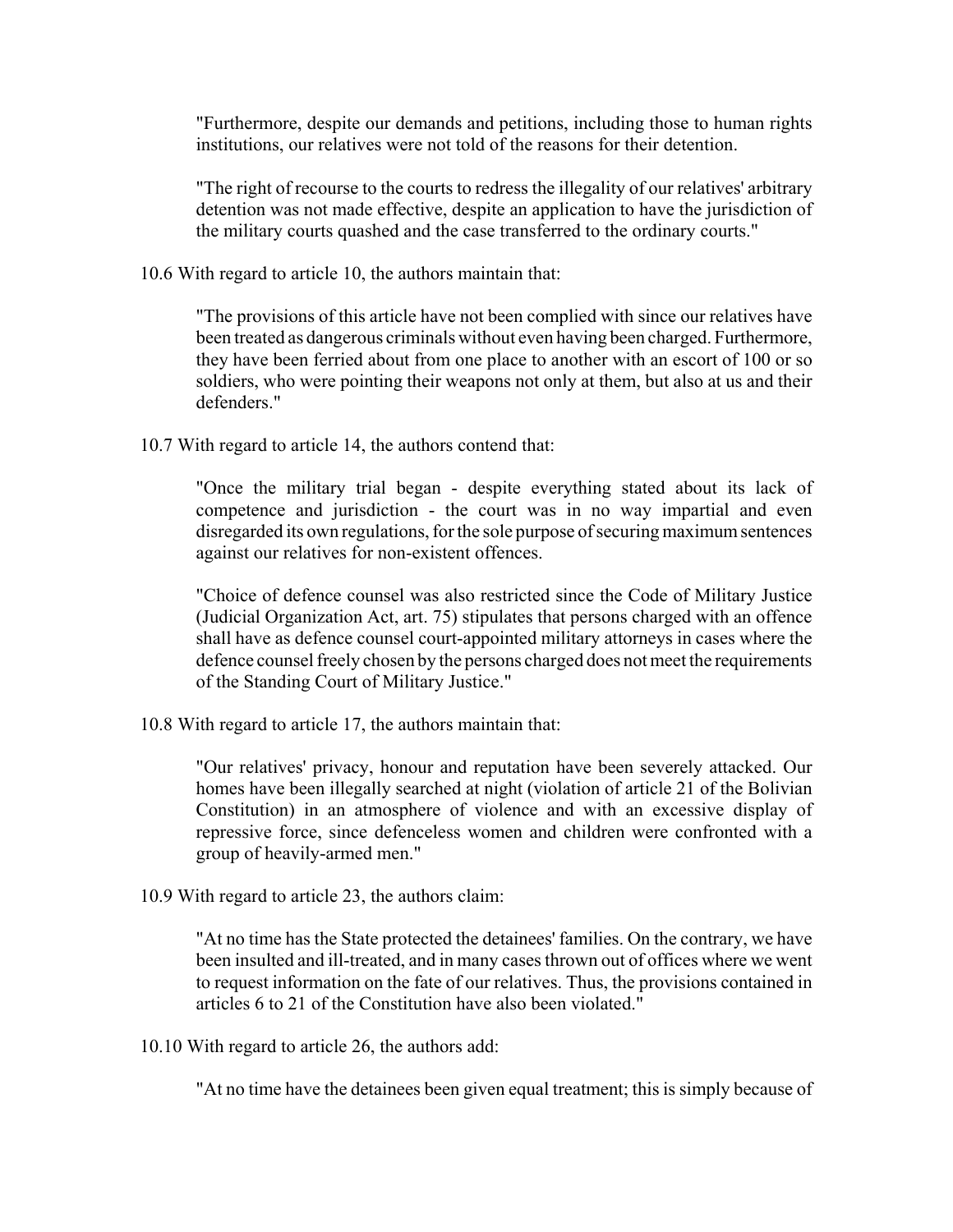their different political ideas, and despite the fact that article 6 of the Constitution guarantees all citizens equality before the law and provides for protection of their rights and guarantees in accordance with the Constitution."

11.1 In its submission under article 4, paragraph 2, of the Optional Protocol, dated 24 October 1986, the State party argues that the full judicial proceedings, which the State party encloses, establish that "the military laws and the Political Constitution of the State were applied correctly". Thus, the State party contends that there has been no violation of the Covenant by Bolivia and continues:

"The fact is that the defendants were found guilty of various offences which led to sentences in first instance by the Standing Court of Military Justice of six, four and two years' imprisonment on the seven detainees.

"Subsequently, the Appeals Division and Sole Instance of the Supreme Court of Military Justice of the Nation reduced the penalties to three years' imprisonment in the case of Walter Lafuente Penarrieta, Rene Patricio Lizama Lira and Pablo Manuel Zepeda, and to two years and six months' imprisonment for the remaining detainees.

"According to the report of Colonel Rene Pinilla Godoy Dema, Judge Reporter of the Standing Court of Military Justice, Mr. Miguel Rodriguez Candia, Mr. Oscar Ruiz Caceres, Mr. Simon Tapia Chacon and Mr. Julio Cesar Toro Dorado were unconditionally released and are now with their families and in good health, as the Centre for Human Rights may ascertain through the United Nations Resident Representative in Bolivia.

"With regard to the last three detainees, Mr. Walter Lafuente Penarrieta, Mr. Pablo Manuel Zepeda and Mr. Rene Patricio Lizama Lira, the last two of Chilean nationality, they were released on this very day, according to an official communication, in conformity with the judgement of the Appeals Division and Sole Instance of the Supreme Court of Military Justice, which forms part of the Bolivian judicial system and acts independently in accordance with the separation of powers provided for in article 2 of the Political Constitution of the State."

11.2 The State party then requests the Committee to reverse its decision on admissibility and to close the examination of the Luribay case, since "the seven detainees have been unconditionally released and since the legal proceedings have been concluded".

12. In their comments, dated 18 March 1987, the authors contend that the State party has not refuted "in any way the statements by the relatives of the ex-detainees in our note of 30 May 1986, which deals with the problem of substance and not of form, that our children's detention was accompanied by torture, solitary confinement, harassment, partiality, denial of justice and a whole series of violations of the human rights set forth in the International Covenant on Civil and Political Rights".

13. By a letter dated 19 July 1987, one of the seven Luribay detainees, Walter Lafuente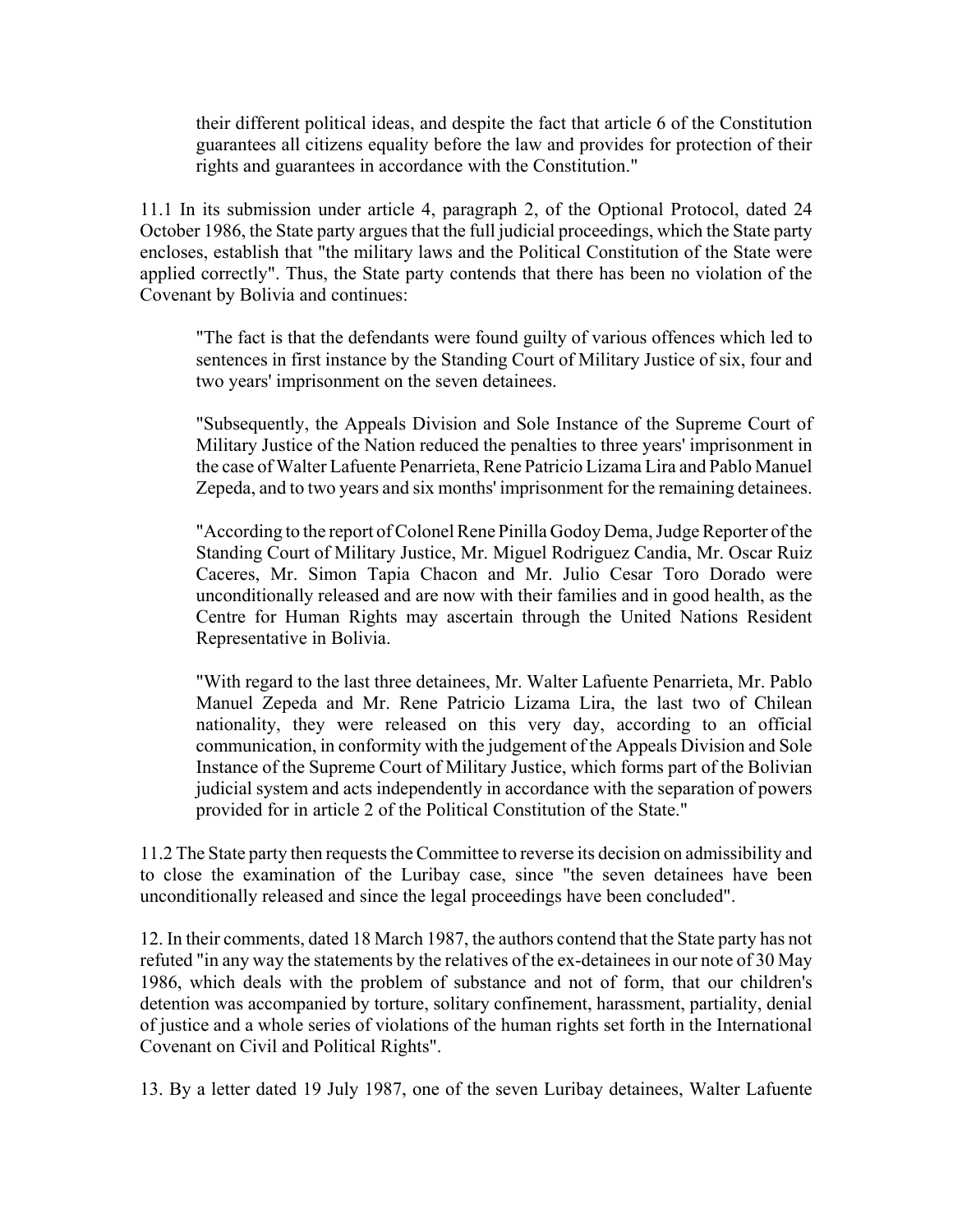Penarrieta, who was released on 24 October 1986, confirmed the description of the facts set out in paragraphs 1.1 to 1.9, 5.1 and 5.2, and 10.1 to 10.10. Mr. Lafuente also confirmed that it was his wish that the Committee continue consideration of his case.

14. The Human Rights Committee has considered the present communication in the light of all information made available to it by the parties, as provided in article 5, paragraph 1, of the Optional Protocol. Before adopting its views, the Committee took into consideration the State party's objection to the admissibility of the communication, but the Committee can see no justification for reviewing its decision on admissibility on the basis of the State party's contention that, because the victims have been released, the case should be considered closed.

15.1 The Committee therefore decides to base its views on the following facts, which are either uncontested or are implicitly or explicitly contested by the State party only by denials of a general character offering no particular information or explanations.

15.2 Walter Lafuente Penarrieta, Miguel Rodriguez Candia, Oscar Ruiz Caceres and Julio Cesar Toro Dorado were arrested on 24 October 1983 near Luribay by members of the Bolivian armed forces on suspicion of being "guerrilleros". During the first 15 days of detention they were subjected to torture and ill-treatment and kept incommunicado for 44 days. They were held under inhuman prison conditions, in solitary confinement in very small, humid cells, and were denied proper medical attention. They had no access to legal counsel until 44 days after their detention. On 16 December 1983 the first public hearing took place before a military court. The indictment was framed by the Military Prosecutor on 18 July 1984, charging the accused with robbery and illegal possession of weapons belonging to the Bolivian army and with the use of false documents. On 12 October 1984, they were convicted of those crimes by the Standing Court of Military Justice. On 25 October 1984, the Constitutional President of the Republic, Hernan Siles Suazo, granted a broad and unrestricted amnesty to the Luribay detainees, ordering that they be released and that the record of the case be filed. They were, however, not released. On 30 October 1984 the Standing Court of Military Justice referred the case to the Supreme Court of Military Justice, which did not order the release of the detainees, but handed down a final judgement on 14 October 1985, sentencing the detainees to three and two and a half years of imprisonment. The detainees were released on 24 April and 24 October 1986.

15.3 In formulating its views, the Human Rights Committee also takes into account the failure of the State party to furnish certain information and clarifications, in particular with regard to the allegations of torture and ill-treatment of which the authors have complained. It is implicit in article 4, paragraph 2, of the Optional Protocol that the State party has the duty to investigate in good faith all allegations of violation of the Covenant made against it and its authorities, and to furnish to the Committee the relevent information where it contests the authors' allegation. In the circumstances, due weight must be given to the authors' allegations.

16. The Human Rights Committee, acting under article 5, paragraph 4, of the Optional Protocol to the International Covenant on Civil and Political Rights, is of the view that the